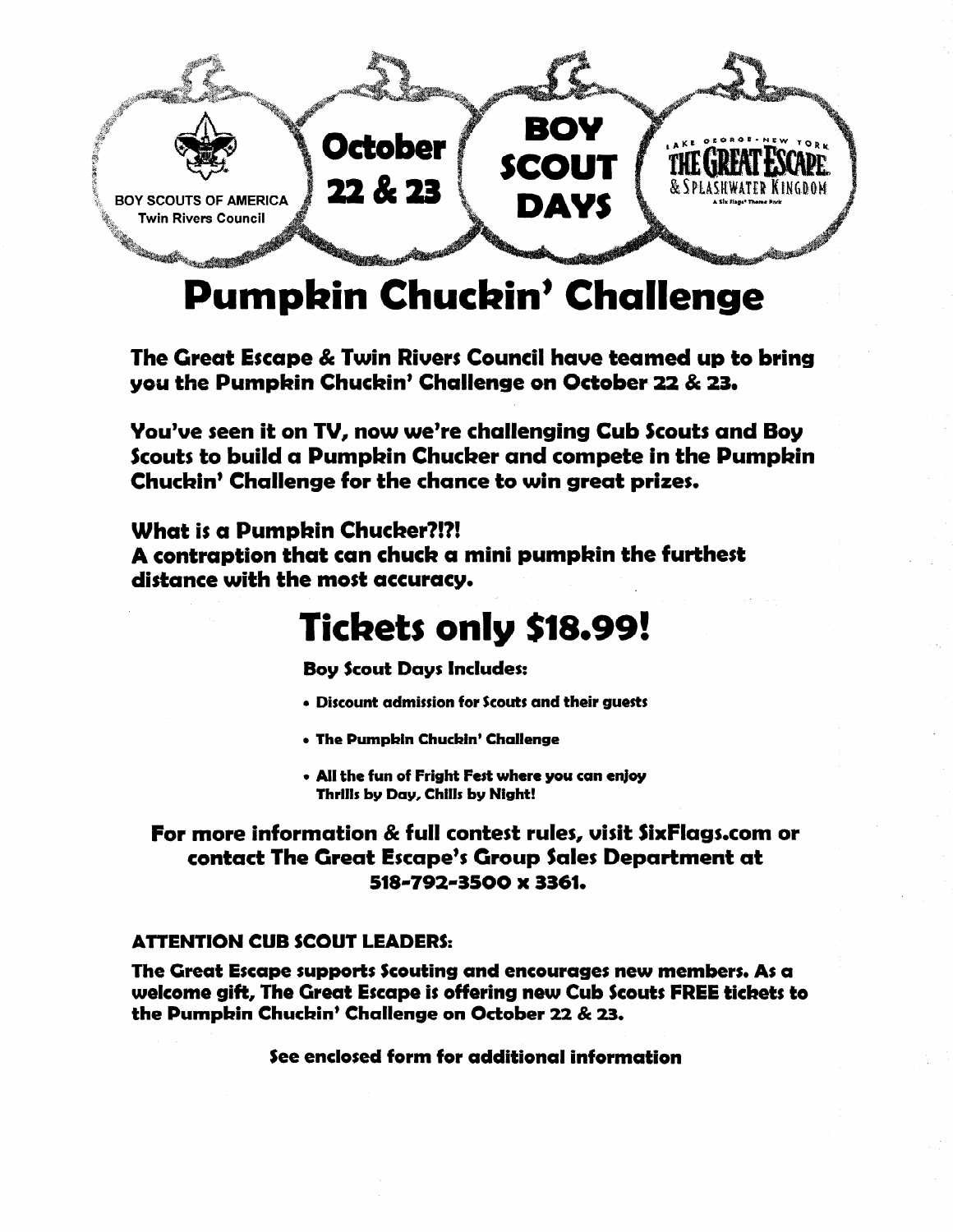

# **Pumpkin Chuckin' Challenge Tickets only \$18.99!**

### **Boy Scout Days Includes:**

- **Discount admission for Boy Scouts and their guests**
- **The Pumpkin Chuckin' Challenge**
- **All the fun of Fright Fest where you can enjoy Thrills by Day, Chills by Night!**

### **Pumpkin Chuckin' Challenge**

**It's a bird...It's a plane...It's a pumpkin?!?**

**The Great Escape invites Boy Scouts to compete in our Pumpkin Chuckin' Challenge to build a contraption that can chuck a mini pumpkin the furthest distance with the most accuracy.** 

**Visit sixflags.com for full rules & restrictions.** 









### **2011 Boy Scout Day Order Form**

YES! Sign us up to compete in the Pumpkin Chuckin' Challenge  **Registration: 12:00-1:00 Pumpkin Chuckin' begins at 1:00pm** 

|  | Type or Print Clearly |  |
|--|-----------------------|--|

| Registration. 12.00 1.00                                                                                                                                                                                                                                              |                                 | <b>PUILDAIL CHUCAIL DEGILS AL LOUDILL</b> |                |
|-----------------------------------------------------------------------------------------------------------------------------------------------------------------------------------------------------------------------------------------------------------------------|---------------------------------|-------------------------------------------|----------------|
| <b>TICKET TYPE</b>                                                                                                                                                                                                                                                    | <b>TICKET PRICE</b>             | <b>HOW</b><br>MANY?                       | <b>TOTAL</b>   |
| Boy Scout Day Admission                                                                                                                                                                                                                                               | \$19.32<br>$$18.99 + $0.33$ tax |                                           | S              |
| Meal Deal*                                                                                                                                                                                                                                                            | \$10.70<br>$$10.00 + $0.70$ tax |                                           | \$.            |
| *Meal Deal is a choice between:: jumbo slice of pizza, salad & a medium soda<br>OR chicken fingers, small French fries, medium soda, and a cookie OR<br>cheeseburger or hot dog, small French fries, medium soda, and a cookie.                                       |                                 | S & H                                     | \$2.00         |
| Orders must be postmarked by Monday, October 17, 2011.<br>Discount admission will not be available for purchase at the park<br>on the day of the event.<br>No food or beverage may be brought into the park.<br>SORRY, NO REFUNDS. *Group tickets valid for all ages. |                                 | Total                                     | $\mathfrak{S}$ |
| Children 2 and under are free.<br>Please make check or money payment payable to THE GREAT ESCAPE.<br>(Multiple checks, cash & personal checks will not be accepted.)                                                                                                  |                                 |                                           |                |
| According this According is a constitution of the second state of the construction of the first                                                                                                                                                                       |                                 |                                           |                |

mplete this form and return with your check or money order to: The Great Escape, Attn: Boy Scout Days P.O. Box 511, Lake George, NY 12845

> **For more information, please call us at 518-792-3500 ext. 3361 Save time by ordering online at sixflags.com/greatescape using promo code: PUMPKIN**